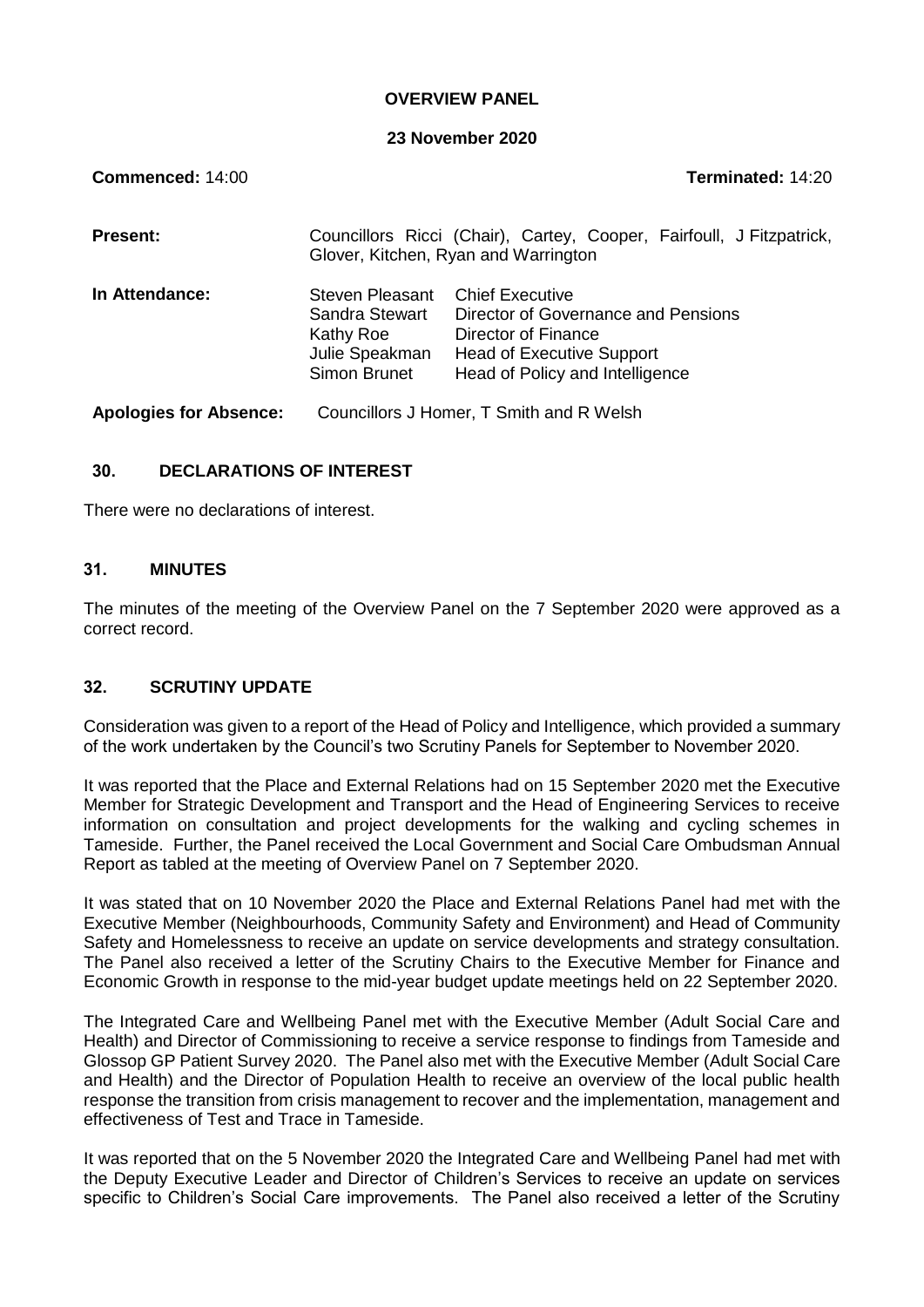Chairs to the Executive Member for Finance and Economic Growth, in response to the mid-year budget update meetings held on 22 September 2020.

With regards to the Children's Working Group a meeting had taken place on 12 November 2020 where Members had met with the Assistant Director of Children's Services to receive a progress update on past activity and recommendations specific to the Recruitment and Retention of Fosters Carers in Tameside.

All members of the Council's Scrutiny Panels had received an invitation to attend one of two sessions held on 22 September 2020, on the mid-year budget update. A response letter of the Scrutiny Chairs had been sent to the Executive Member (Finance and Economic Growth), with a summary of discussion points. A future budget session with scrutiny members would take place on 18 January 2021, forming part of the formal budget procedures for 2021/22.

#### **RESOLVED That the report be noted.**

# **33. SCRUTINY MID-YEAR BUDGET UPDATE**

Consideration was given to a report of the Director of Governance and Pensions / Assistant Director of Policy, Performance and Communications, which provided a summary of the feedback based on recent scrutiny engagement on 2020/21 budget and impacts of Covid-19.

All Scrutiny Panel members had been provided with an opportunity to attend one of two mid-year budget update sessions held on 22 September 2020. The update had enabled members to seek assurances on the Strategic Commission's approach to managing and mitigating both the direct and indirect impacts that Covid-19 would continue to have on residents, communities and the local economy.

The Head of Policy, Performance and Intelligence summarised the response letter from the Scrutiny Chairs to the Executive Member for Finance and Economic Growth attached at Appendix 1 to the report. Panel Members noted the impact of Covid-19, the collection of Council Tax and Business rates, which were below expected levels and on demand pressures for services. It was recognised that partnerships between public bodies within Tameside and Glossop were essential to help manage the effect of the virus. Members had concerns over the long-term impact of Covid-19 specifically the viability of local businesses and future employment levels in the borough. Imminent changes to the furlough scheme were likely to present a number of risks and uncertainties. Further, the budget monitoring information continued to inform future work priorities for the Scrutiny Panels. Members raised concern about the sustainability of the increased allocation of financial resource to Children's Services.

# **RESOVLED**

**That the report be noted.**

### **34. LGSCO COMPLAINTS ANALYSIS**

Consideration was given to a report of the Director of Governance and Pensions, which provided a summary and comparison of complaints made to the Local Government and Social Care Ombudsman (LGSCO) Complaints Analysis.

The Head of Executive Support explained that the reportable period for the annual report and the comparative data contained in this report was 1 April 2019 – 31 March 2020. For the reportable period, the LGSCO received a total of 70 complaints for Tameside across the service themes. This was compared to Manchester at the higher end with 157 and Rochdale at the lower end with 51 complaints.